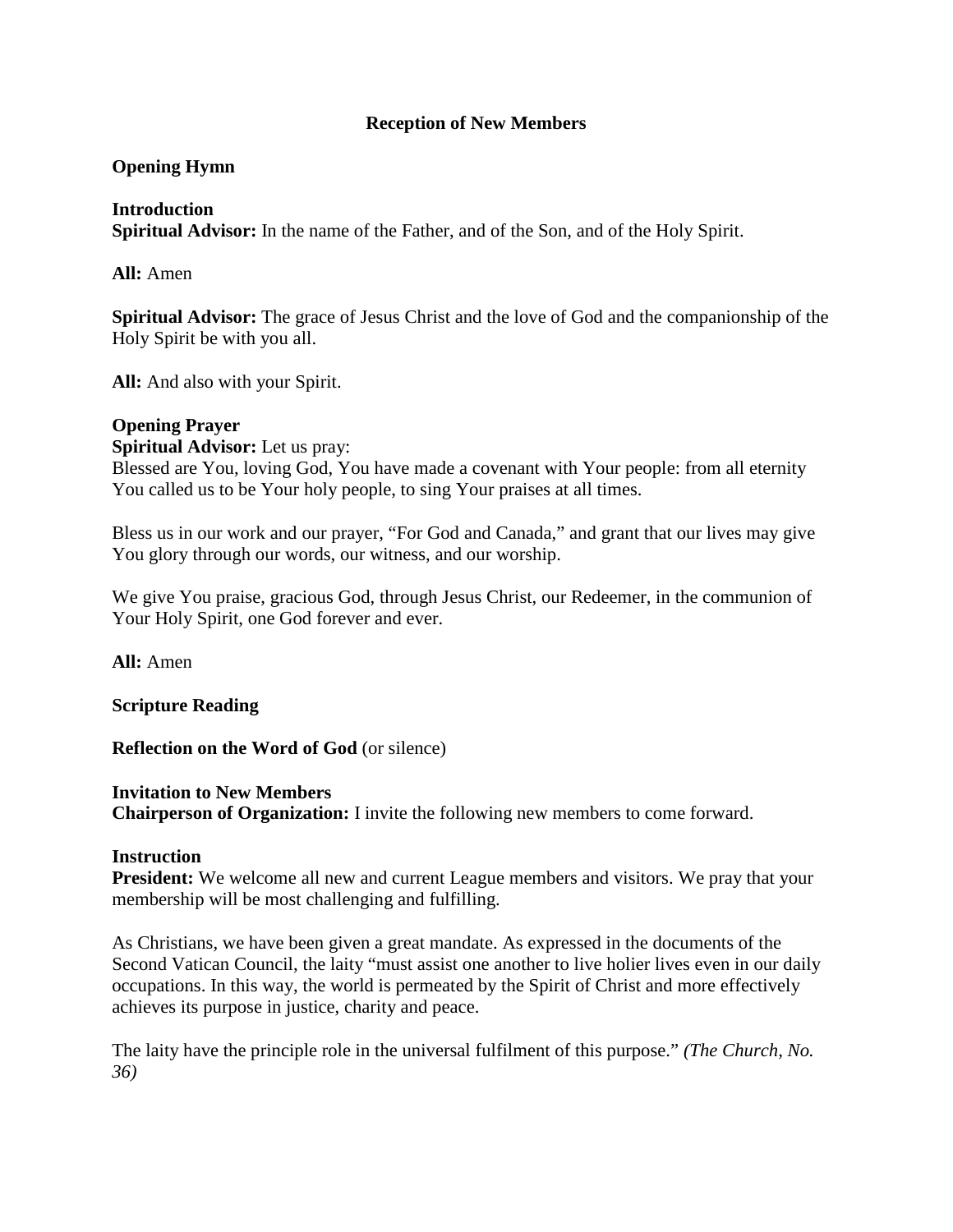As members of The Catholic Women's League of Canada, we are guided and inspired by our Mission Statement. "The Catholic Women's League of Canada is a national organization rooted in gospel values calling its members to holiness through service to the people of God."

**Chairperson of Organization:** Today, as never before, the church needs an enlightened and dedicated laity. Through the League, you will acquire greater knowledge about our faith. You will become involved in a supportive community. The Catholic Women's League of Canada is an organization which will help you grow in your relationship with Christ and the church.

Through the League's standing committees you will be able to carry on the work of Christ at home, in the community and throughout the world.

## **Intercessions**

**President:** Christ cared for us so much that He laid down His life for us, conquered death and thus sanctified our life's work. May Christ teach us how to love!

**All:** Those who belong to Christ will be known by what they do.

**President:** While on earth, Christ reached out in compassion and healing to all those in need. May we be inspired by the Holy Spirit to reach out to the needy in our own community and in our world.

**All:** Those who belong to Christ will be known by what they do.

**President:** The mission of Christ continues on earth through each of us. Christ teaches, comforts and shows mercy through all of us who profess His name. May Christ strengthen us to be faithful disciples.

**All:** Those who belong to Christ will be known by what they do.

# **Symbol**

**President:** You have been given lighted candles as a reminder of the candle you received at your baptism. Let your light shine before all, so that your good works may give glory to God.

Please join in the League promise.

**All:** For the glory of God and the good of God's people, I promise as a Catholic woman to honour, invoke and imitate our patroness, Our Lady of Good Counsel. I promise to be a loyal member of The Catholic Women's League of Canada and to promote its interest and growth in every way. I promise to cooperate with officers in all programs under their direction and to conform to the best of my ability to the bylaws of the organization in all League activities.

*The spiritual advisor then blesses the League pins.* 

**President:** Wear this emblem with pride, honour and loyalty.